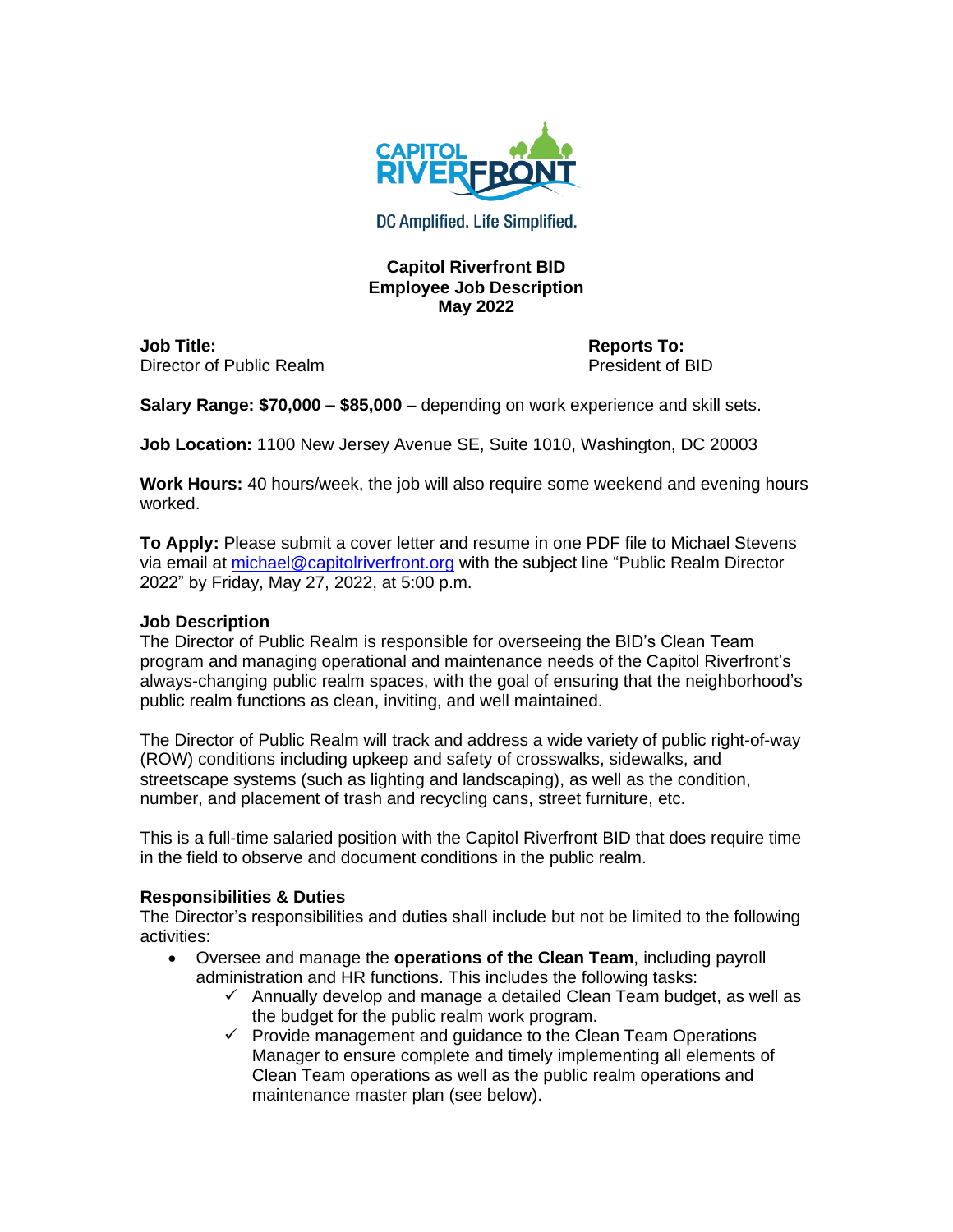- $\checkmark$  Work with Clean Team Operations Manager on the assignment of the appropriate personnel for duty in Yards Park.
- $\checkmark$  Work with the Clean Team Operations Manager to provide logistical support for the team in terms of team hirings, uniforms, equipment, trucks, and other items to enable their success in the field.
- Develop and continually update a **public realm operations and maintenance master plan** that includes the following items:
	- $\checkmark$  An inventory of all public realm assets and their deficiencies or needs. Such assets include street lighting, sidewalks, crosswalks, landscaping, landscape planters, public signage, trash cans, traffic signals, etc. This inventory should be entered into the BID's GIS mapping system and periodically updated.
	- $\checkmark$  Recommendations/actions to correct, improve, or enhance these systems by direct action or by working with the appropriate DC agencies.
	- $\checkmark$  A master schedule of snow and leaf removal, grass cutting, and maintenance of priority tree boxes.
- **Interface with appropriate personnel from the following DC agencies** to achieve improvements to the systems in the public realm, and to monitor any DC regulations or policies that may impact the public realm:
	- $\checkmark$  Department of Public Works (DPW)
	- ✓ Department of Transportation (DDOT)
	- ✓ Department of General Services (DGS)
	- ✓ Department of Employment Services (DOES)
- **Manage the Half Street public realm** between M and N Streets SE. This will include the following actions listed in service contracts:
	- $\checkmark$  Managing and implementing the contract for maintenance services in the Half Street ROW. This includes management of a dedicated Clean Team member on the street.
	- ✓ Providing support to the Half Street farmer's market every Saturday morning that the market operates.
	- $\checkmark$  Managing the contract for RDO police officers that will be providing security for the Half Street public realm.
- Interface with the appropriate DC agencies on **homeless outreach services** in the neighborhood. Maintain and accurate count of neighbors experiencing homelessness in Capitol Riverfront.
- **Oversee the installation of seasonal holiday decorations** including snowflakes on light poles and the holiday trees, banners, directional signage, etc.
- Other duties, tasks and responsibilities as assigned by the President.

## **General Skills and Experience**

Required Skills and Experience:

- A minimum of seven (7) years of experience in a similar field
- A background in facilities management, personnel management, and a track record of proactively developing potential solutions to problems
- Strong communication skills including the ability to effectively communicate in writing or in person with a diverse group of staff members, stakeholders, and external groups
- An ability to manage multiple projects with limited supervision in a fast-paced environment